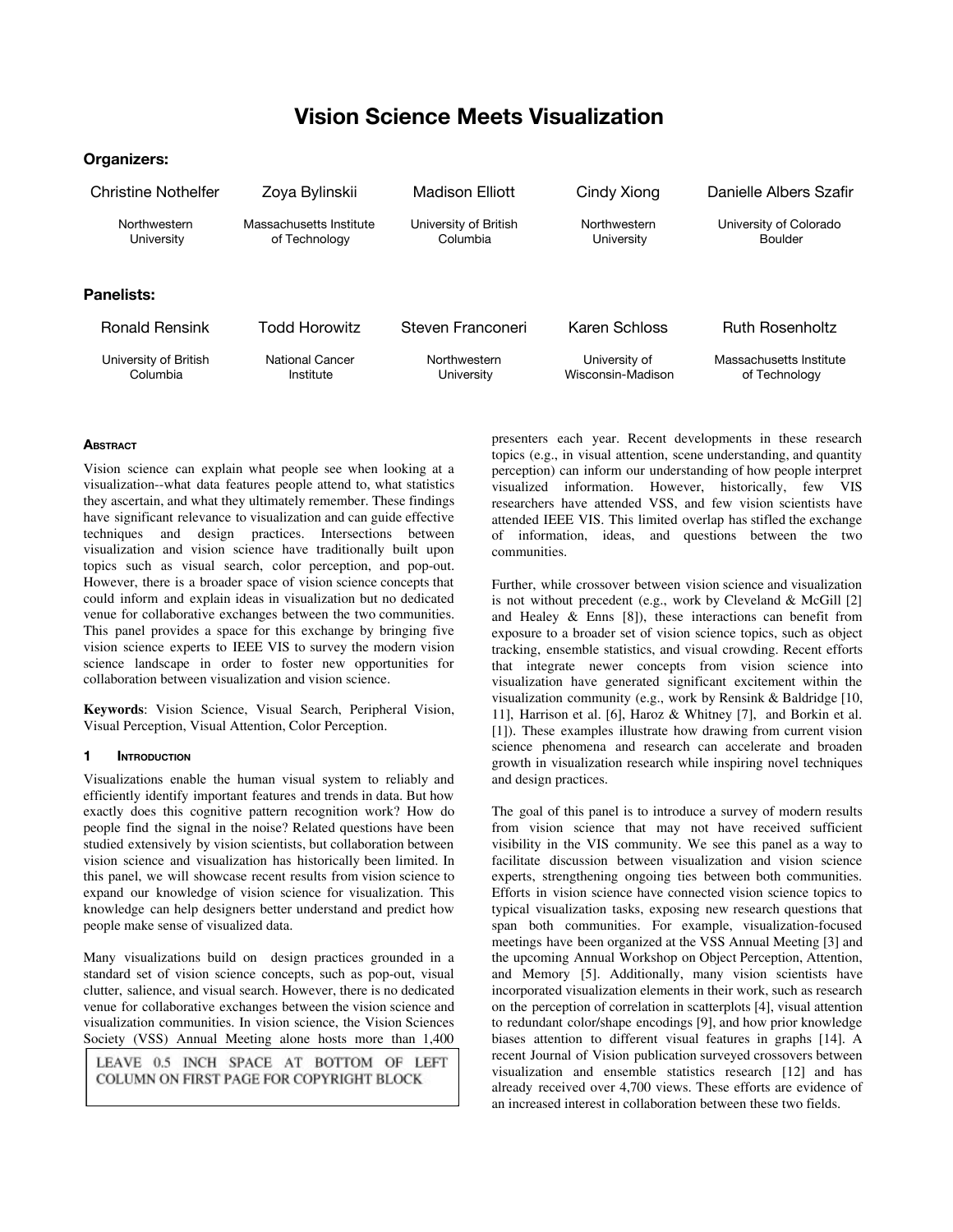This panel aims to build on this momentum by bringing vision science experts to VIS. The symposium will begin with an introduction to how visualization and vision science communities may interact, and the discussion of a specific example of the perception of correlations (Ronald Rensink). It will continue discussing quantity perception and summary statistics in communicating health risks (Todd Horowitz), how understanding fast and slow visual processing can inform visualization guidelines (Steven Franconeri), how perceptual features map onto semantic concepts (Karen Schloss), and modeling peripheral vision to evaluate usability (Ruth Rosenholtz). The discussion will provide further opportunities for innovation in these fields. Visualization researchers will have access to more information about when, how, and why designs work as they do, and vision scientists will have new questions and paradigms for investigating visual and cognitive mechanisms in a real-world context.

## 2 PANELISTS

## 2.1 Visualization & Vision Science Dr. Ronald Rensink, UBC

It is suggested that visualization and vision science can interact in three different (but compatible) ways. The first—more traditional—way is using knowledge of human vision to help design more effective visualizations. Many recent advances in vision science (e.g., what does or does not require attention) are counterintuitive and not well known outside of vision science; it is worth keeping up to date on the latest findings. The second way that vision science can help is via the set of techniques and measurements used to assess human performance on experimental tasks. Many of the concepts involved (e.g., just noticeable differences) can be readily applied to the evaluation of visualization designs. They can often shed new light on aspects of user performance, and reduce the likelihood that findings are artifacts. Finally, a relatively new form of interaction between the two fields is the controlled study of minimal versions of existing visualizations. This is akin to the use of fruit flies in biological research: such visualizations are deliberately simple, but when handled correctly can enable the discovery of many of the perceptual and cognitive mechanisms involved (e.g., studying the perception of correlation in simple scatterplots suggests that this is based not on the scatterplot dots directly, but on the entropy of the probability distributions derived from them). This talk will cover all three approaches, with a slight emphasis on the last.

## Panelist Biography

Ronald Rensink is an Associate Professor in the departments of Computer Science and Psychology at the University of British Columbia (UBC). His research interests include visual perception (especially visual attention), information visualization and visual analytics. He obtained a PhD in Computer Science from UBC in 1992, followed by a postdoc in Psychology at Harvard University, and then several years as a scientist at Cambridge Basic Research, an MIT-Nissan lab in Cambridge MA. He is currently part of the UBC Cognitive Systems Program, an interdisciplinary program combining Computer Science, Linguistics, Philosophy, and Psychology.

## 2.2 Quantity Perception, Summary Statistics, & Risk Perception in Cancer Dr. Todd Horowitz<sup>12</sup>, National Cancer Institute

Effectively preventing, identifying, diagnosing, and treating cancer depends on doctors and patients making good decisions under conditions of uncertainty and stress. In order to make these decisions, they need to understand probabilistic information about risk. How likely am I to get cancer if I stop smoking? Should I undergo cancer screening? What is the probability of cancer given these symptoms? Which treatment option is best? Research has shown that such information is often best communicated visually. However, most of the research on risk communication has been driven by the field of decision-making, with little input from specialists in visualization or visual perception. We suggest that better solutions for graphically conveying cancer-related risks would come from collaboration between visualization researchers and vision scientists. As an example, consider icon arrays, pictograms that illustrate proportions in order to convey risk. Work on the perception of numbers suggests that quantity perception depends on the interplay between the approximate and precise number systems. The precise number system applies to quantities below 4 or 5, so above this threshold, the effectiveness of icon arrays will depend on the precision of the approximate number system, which varies with age. More broadly, the design of graphics to communicate risk should take into account the visual system's ability to perceive quantities, and to extract "summary statistics" of visual features such as size and color in the periphery. Only once we take into account the capacities and limitations of the visual system can we develop effective methods of communicating health risks to doctors and patients.

#### Panelist Biography

Todd Horowitz is a cognitive psychologist, with a B.S. from Michigan State University (1990) and a Ph.D. from the University of California, Berkeley (1995). From 1995 to 2012, he worked at Brigham and Women's Hospital and Harvard Medical School, before moving to the National Cancer Institute, where he is now a Program Director in the Division Cancer Control and Population Sciences. He has published widely on visual perception and attention, including basic research as well as applications to the study of Parkinson's Disease, autism, driving, and airport baggage screening. Currently, he is working to engage cognitive psychologists and vision scientists with problems in cancer control, such as improving medical image interpretation, studying the cognitive effects of cancer and cancer treatments, and improving the effectiveness of visual health communications.

<sup>&</sup>lt;sup>1</sup> Pending funding availability. Dr. Steve Haroz, who regularly attends both VSS and VIS, will be solicited as a speaker in the event Dr. Horowitz is unable to attend.

<sup>2</sup> Dr. Horowitz will present this work, though it is co-authored with Saira Umar. Saira is a Cancer Research Training Award Fellow in the Division Cancer Control and Population Sciences working on visually analyzing and displaying information for effective communication. Her educational background includes psychology and graphic design at American University. Her research interests include studying human interaction and how biological factors interact with developmental, social, and environmental factors to create personality and identity.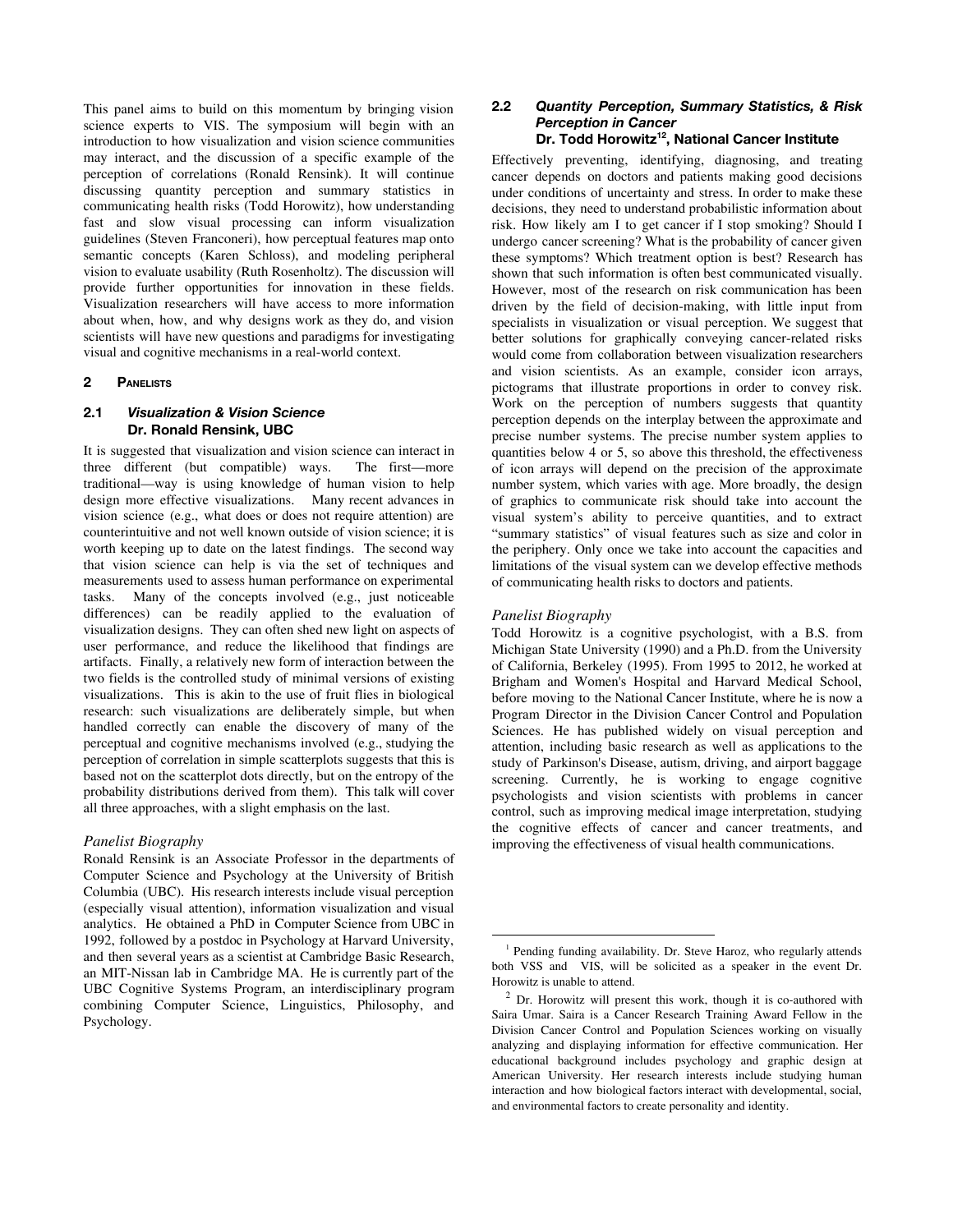## 2.3 Four Themes for Use-Inspired Basic Research in Perceptual Psychology Dr. Steven Franconeri, Northwestern

Your visual system evolved and developed to process the scenes, faces, and objects of the natural world. Using that system to process the artificial world of data visualizations is an adaptation that can lead to fast and powerful – or slow and inefficient – visual processing. The fast processing tends to rely on a powerful system that quickly computes distributional information about various features (colors, sizes, orientations, etc) within 100ms. Based on this statistical snapshot of an image, the visual system iterates, several times per second, through a slower process of hypothesis testing, seeking meaningful patterns and relations across subsets of visual information. Understanding the power and limits of each of these types of visual processing produces guidelines for constructing effective visualizations for both visual analytics and visual communication of patterns in data, and explains how display designs and motivated cognition can bias interpretations of those patterns.

# Panelist Biography

Steven Franconeri is Professor of Psychology at Northwestern University, and Director of the Northwestern Cognitive Science Program. His lab studies visual thinking, graph comprehension, and data visualization. He completed his Ph.D. in Experimental Psychology at Harvard University with a National Defense Science and Engineering Fellowship, followed by a Killam Postdoctoral Fellowship at UBC. He has received the Psychonomics Early Career Award and an NSF CAREER award, and his work is funded by the NSF, NIH, and the Department of Education. Franconeri conducts research on visual thinking, visual communication, and the psychology of data visualization. He is Principal Investigator of the Visual Thinking Laboratory, where a team of researchers explore how leveraging the visual system can help people think and communicate more efficiently.

## 2.4 Color Inferences in Data Visualization Dr. Karen Schloss, UW-Madison

A key aspect of interpreting information visualizations is determining how perceptual features map onto semantic concepts. For example, interpreting colormaps requires figuring out how dimensions of color correspond to quantities of a given measure (e.g., brain activity, correlation magnitude). This process should be easier when percept-concept assignments specified in visual displays match percept-concept assignments inferred in observers' minds (perceptual-cognitive fit). But, what are the inferred percept-concept assignments in observers' minds? My laboratory addresses this question in the domain of color. Our research on colormaps has revealed that observers infer that darker colors map onto larger quantities, regardless of contrast with the background, as long as colormaps are perceptually opaque (dark-is-more bias). However, if colormaps appear to vary in opacity, observers demonstrate an opaque-is-more bias that weakens or even overrides the dark-is-more bias. In a different study we found that observers form new color inferences, on-the-fly, while viewing a short series of lecture slides presenting bar graphs. Both studies reveal that perceptual-cognitive fit is relational, depending on perceptual relations among colors used to depict conceptual information and relations between those colors and other colors in the data visualization.

# Panelist Biography

Karen Schloss is an Assistant Professor at the University of Wisconsin – Madison in the Department of Psychology and Wisconsin Institute for Discovery. She leads the Visual Perception and Cognition Lab, which studies color cognition, information visualization, and navigation in immersive virtual environments. She received her BA from Barnard College, Columbia University in 2005, with a major in Psychology and a minor in Architecture. She went on to study visual aesthetics and perceptual organization with Professor Stephen Palmer at the University of California, Berkeley, where she received her PhD in Psychology in 2011. She continued as a Postdoctoral Scholar with Professor Palmer from 2011-2013, before becoming Assistant Professor of Research at Brown University in the Department of Cognitive, Linguistic, and Psychological Sciences in 2013. Karen joined the faculty at UW-Madison in 2016.

# 2.5 Peripheral Vision & Usability Dr. Ruth Rosenholtz, MIT

Understanding and exploiting the abilities of the human visual system is an important part of the design of usable information<br>visualizations. Designers traditionally learn qualitative Designers traditionally learn qualitative rules-of-thumb for how to enable quick, easy and veridical perception. More recently, work in human and computer vision has produced more computational models of human perception, which take as input arbitrary, complex images of a design. Some of these models output quantitative predictions, but many models themselves output a "visualization": of what a user will readily perceive. These model visualizations can aid a designer in evaluating usability. My lab has worked on models of perceptual organization, saliency, visibility, and clutter. My talk will focus on our recent work on modeling peripheral vision, an important determinant of human perception that accounts for many perceptual phenomena.

# Panelist Biography

Ruth Rosenholtz is a Principal Research Scientist in MIT's Department of Brain and Cognitive Sciences, and a member of CSAIL. She joined MIT in 2003 after 7 years at the Palo Alto Research Center (formerly Xerox PARC). Ruth's background is in electrical engineering, specifically computer vision. More electrical engineering, specifically computer vision. recently, however, she has studied human vision, including visual search, perceptual organization, visual clutter, and peripheral vision. Her work focuses on developing predictive computational models of visual processing, and applying such models to design of user interfaces and information visualizations.

# **REFERENCES**

- [1] M. A. Borkin, Z. Bylinskii, N. W. Kim, C. M. Bainbridge, C. S. Yeh, D. Borkin, H. Pfister, and A. Oliva. "Beyond memorability: Visualization recognition and recall." IEEE Transactions on Visualization and Computer Graphics 22( 1) 519-528, 2016.
- [2] W. S. Cleveland and R. McGill. "Graphical perception: Theory, experimentation, and application to the development of graphical methods". *Journal of the American Statistical Association*, 79(387), 531-554, 1984.